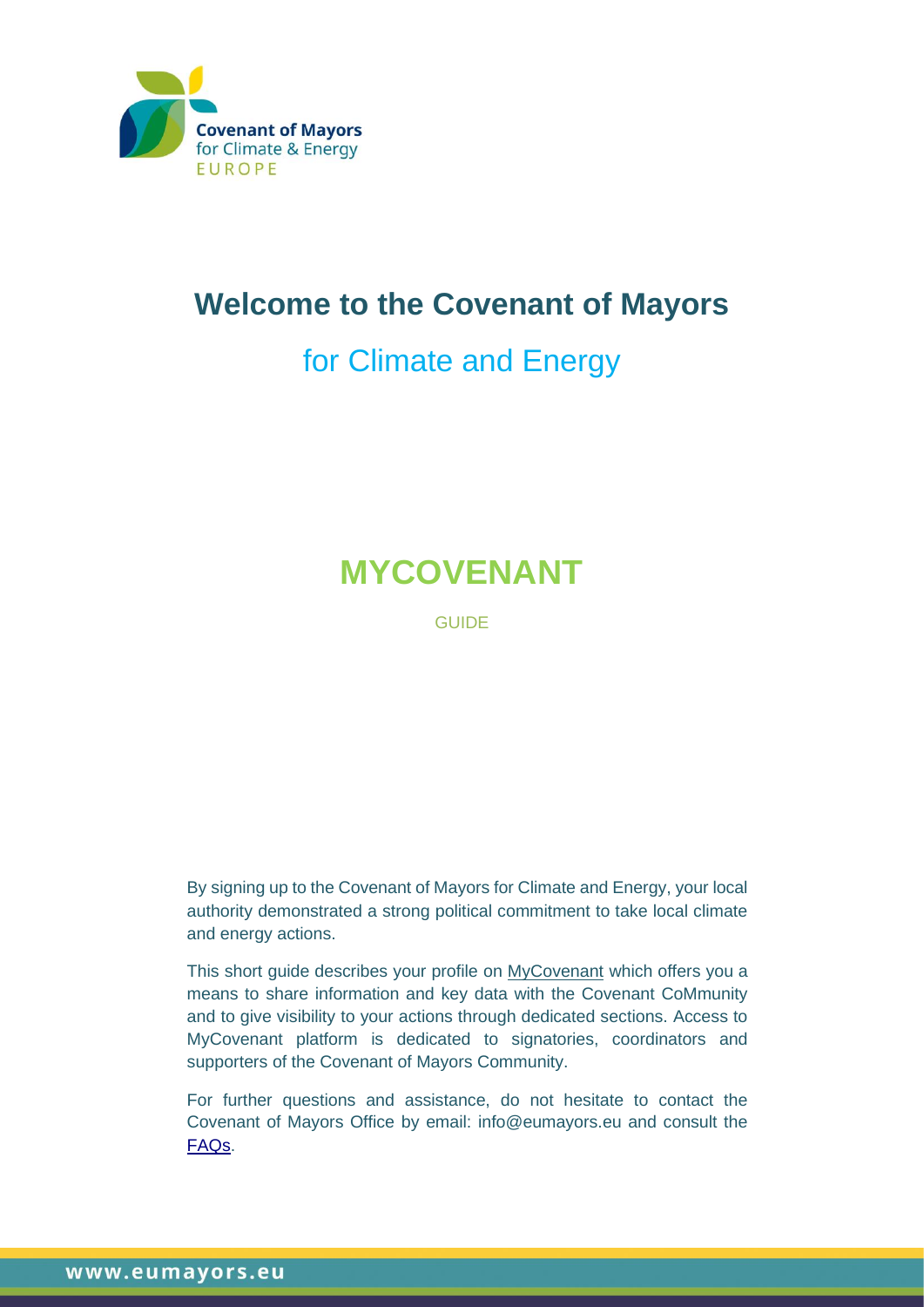

#### **HOMEPAGE**

The homepage is an overview of the signatory profile. It includes the contacts associated with the signatory (e.g. Mayor and Main Contact), the Covenant badges, the Covenant status, the Covenant Community, the Reporting Corner and the Capacity Sharing Corner.

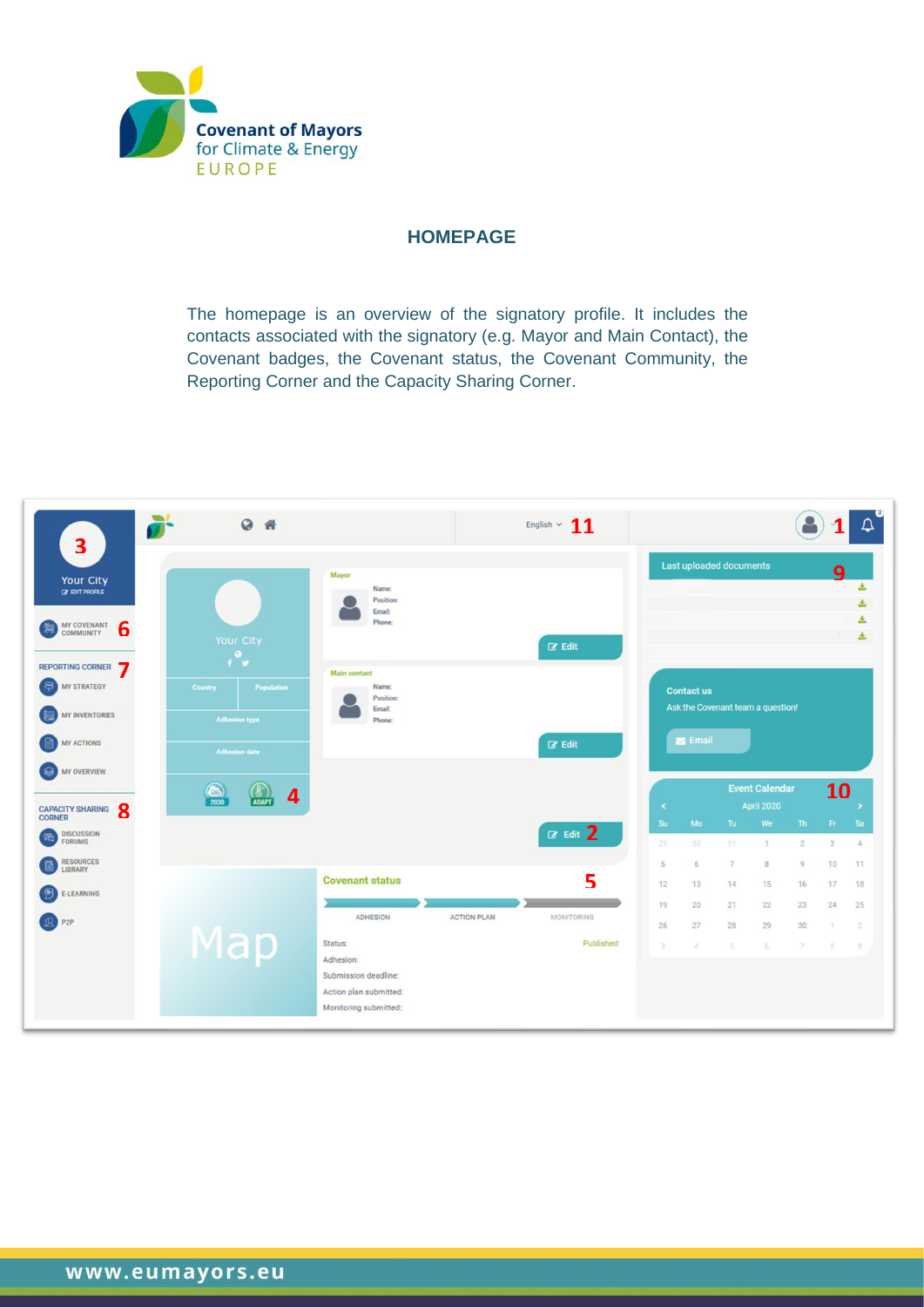

| <b>Scture:</b>      | $\bullet$      |                                            |               |
|---------------------|----------------|--------------------------------------------|---------------|
| lender:             | Ma.            |                                            |               |
| irst name:          | Jane           |                                            |               |
| ast name:           | Doe            |                                            |               |
| rganisation:        |                |                                            |               |
| :noition            |                |                                            |               |
| ontact type:        |                |                                            |               |
| tatus:              | Published      |                                            |               |
| locked:             | False          |                                            |               |
| mail:               |                |                                            | D Make public |
| hone:               |                |                                            | D Make public |
| fobile:             |                |                                            | D Make public |
| lountry             | Balgium        | $\,$ $\,$ $\,$<br>$\overline{\phantom{a}}$ |               |
| ity:                | Brunsites      |                                            |               |
|                     | <b>El Save</b> |                                            |               |
| IY COVENANT PROFILE |                |                                            |               |
| ser email:          |                |                                            | LZ Change     |
| assword:            |                |                                            | Le Change     |
| lewsletter:         | · Subscribe    |                                            |               |
|                     | English        |                                            |               |
| sterface language:  | English        |                                            |               |
| mail language:      | English        |                                            |               |
| ime zone:           | UTC+00.00      | v.                                         |               |

#### **YOUR CONTACT PROFILE**

After logging into MyCovenant with your credentials, you can find your profile in the upper right corner (**1**). You can edit your contact information (name, position, phone number) and add your picture. You can also decide what information you would like to be visible on the Covenant website ticking 'made public' on the corresponding box. Mandatory information is indicated in green. you can switch organization! This is available for who has registered to one or more organizations or municipalities.

Your profile has 2 email addresses:

Contact Profile email, this email is for the communications sent by the Covenant of Mayors Office and the European Commission. Please make sure all contact details are always up to date!

MyCovenant Profile, this email is used for your login (user email).

For changes to the user email please contact the helpdesk: info@eumayors.eu

Adding New Contacts: by clicking on 'edit' (**2**) you can add a new contact. In case of staff change, please delete the obsolete contacts and create a new one by clicking on the lowest 'edit' button. Note that you cannot use the same user email for different contacts within one signatory profile.

If you forgot your password, please reset it here: https://[mycovenant](https://mycovenant.eumayors.eu/user/sign-in/password-reset).eumayors.eu/user/sign-in/password-reset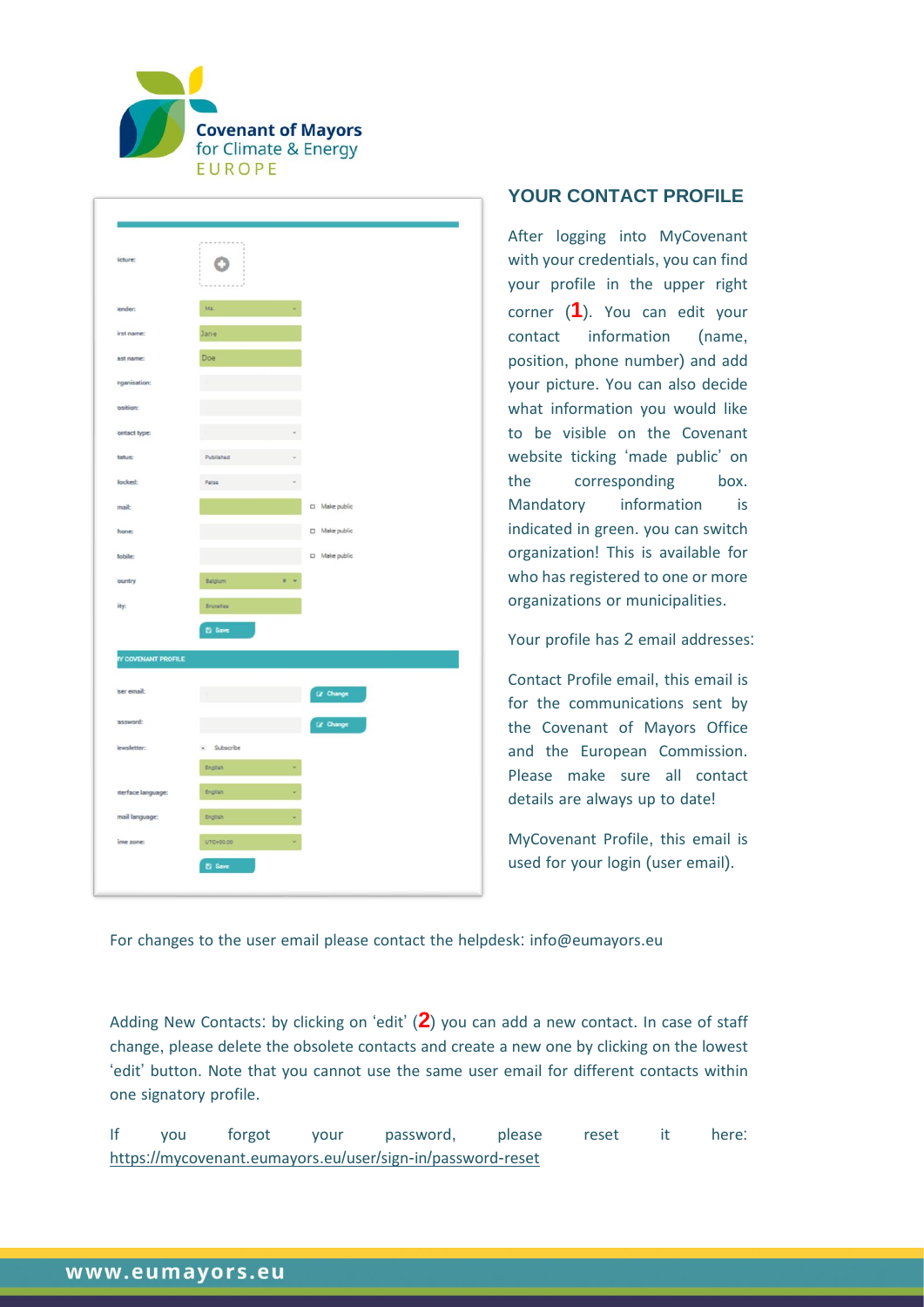

#### **SIGNATORY PROFILE**

The signatory profile (**3**) includes relevant information of your local authority. By clicking on 'Edit Profile', you can edit the logo and a background image which will be visible on the Covenant website. You can also edit/updating the population data, area, geographical location and select the NUTS level 3.

You can quickly verify your Covenant commitments with the badges (**4**) assigned and check quickly your progress in the Covenant Status (**5**) and the next deadlines.

#### **MYCOVENANT COMMUNITY**



In My Covenant Community (**6**) you can find the Covenant coordinator associated with you as signatory.

Connecting Coordinators to a signatory's profile allows them to access data and have an overview on the progress achieved. If needed, the Covenant Coordinator could edit the contact information and support the inputting of data on behalf of the signatory. Having a coordinator associated with you gives also the possibility to request a delay.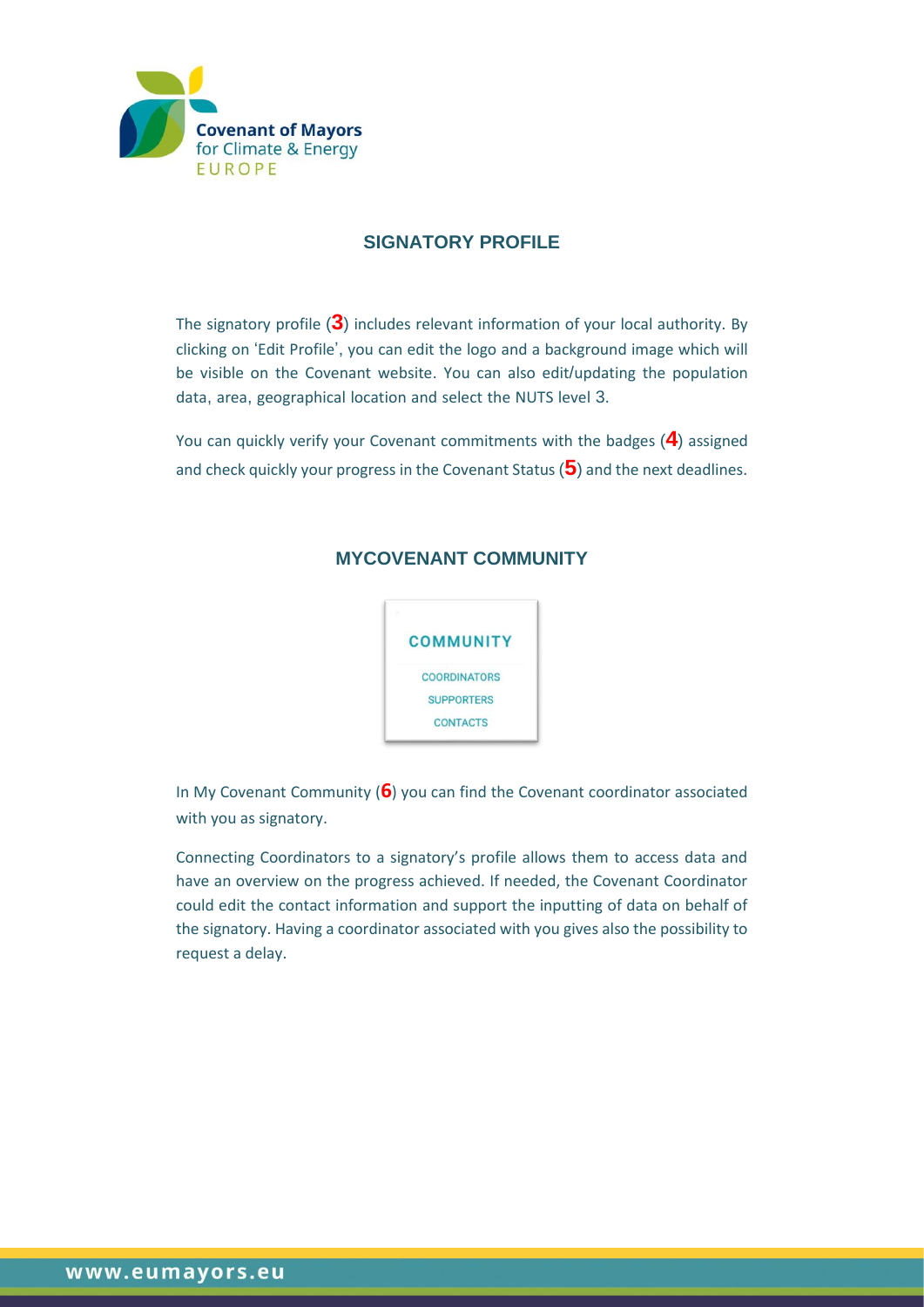

### **THE REPORTING CORNER**

The Reporting Corner (**7**) is composed by 'My Overview', 'My Strategy', 'My Inventories', and 'My Actions'. This is the reporting structure of the action plan and the monitoring report. Each section shall be completed in English.

Please consult the [Covenant reporting guidelines.](https://eumayors.eu/index.php?option=com_attachments&task=download&id=815)

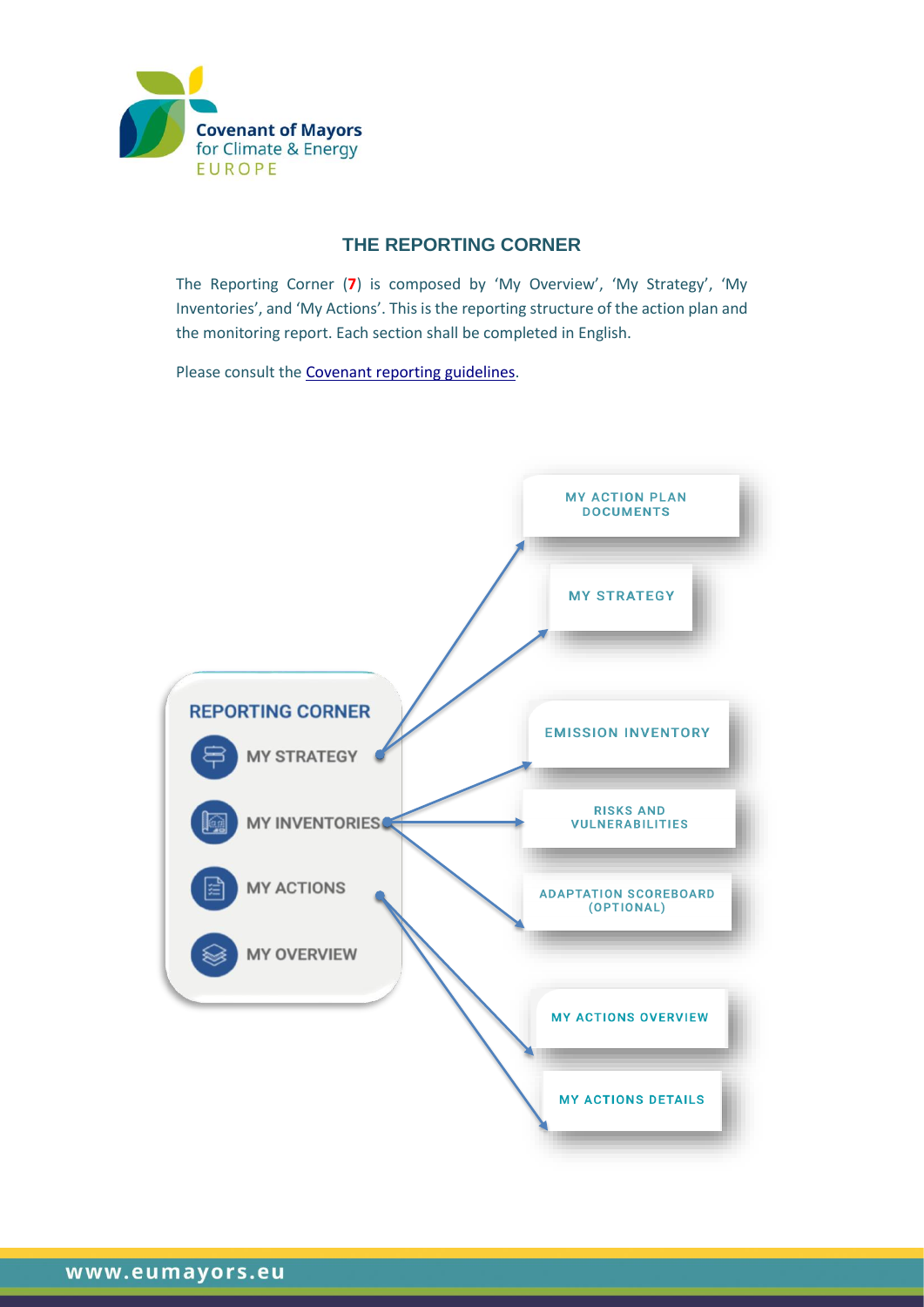

#### **THE CAPACITY SHARING CORNER**

The Capacity Corner (**8**) consists of 4 different sections for building capacity and interactions with the Covenant CoMmunity.



In the **Discussion forums** signatories can share experiences among each other.



The **Resource library** compiles relevant documents related to Covenant activities that are uploaded by the Covenant of Mayors Office, Signatories, Supporters, Coordinators and Academia.



The **E-learning modules** available in 5 languages provide an easy and intuitive introduction to the most important elements of the Covenant of Mayors.



In the **P2P** (peers-to-peers) signatories can collaborate with colleagues in other municipalities, gain experiences from a mentor or get help from others as mentees.